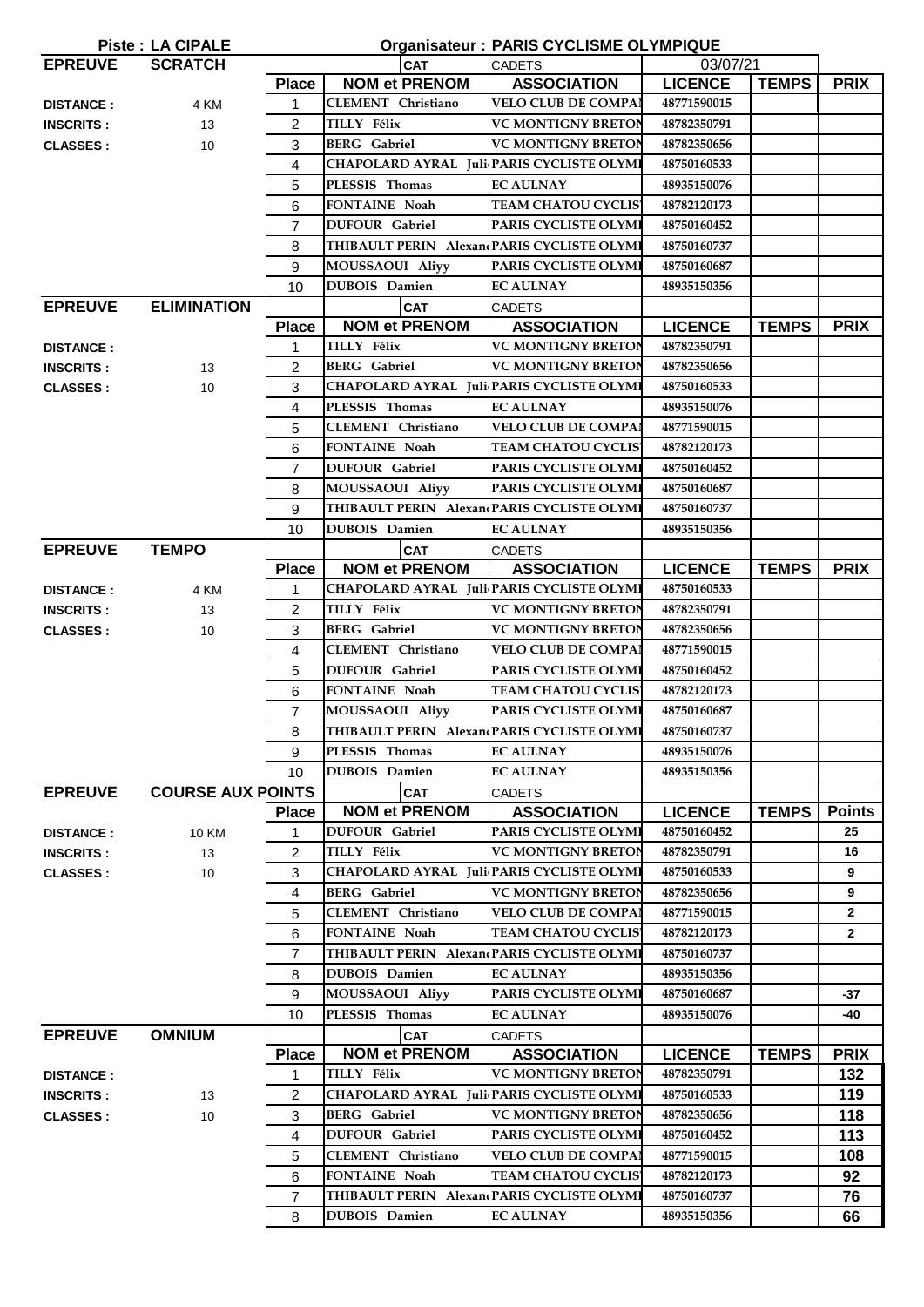|                                      |                          | 9              | PLESSIS Thomas                     | <b>EC AULNAY</b>                      | 48935150076    |              | 50             |
|--------------------------------------|--------------------------|----------------|------------------------------------|---------------------------------------|----------------|--------------|----------------|
|                                      |                          | 10             | <b>MOUSSAOUI Aliyy</b>             | <b>PARIS CYCLISTE OLYMI</b>           | 48750160687    |              | 41             |
| <b>EPREUVE</b>                       | <b>SCRATCH</b>           |                | <b>CAT</b>                         | Dames Jun / Sen                       |                |              |                |
|                                      |                          | <b>Place</b>   | <b>NOM et PRENOM</b>               | <b>ASSOCIATION</b>                    | <b>LICENCE</b> | <b>TEMPS</b> | <b>PRIX</b>    |
| <b>DISTANCE:</b>                     | 5 KM                     | 1              | NENADOVIC Kristina                 | <b>CM AUBERVILLIERS 93</b>            | 48935050635    |              |                |
| <b>INSCRITS:</b>                     | 7                        | 2              | <b>GOERGEN Océane</b>              | <b>CM AUBERVILLIERS 93</b>            | 48935050665    |              |                |
| <b>CLASSES:</b>                      | 6                        | 3              | <b>ROBLIN</b> Juliette             | <b>CSM VILLENEUVE LA G</b>            | 48924200225    |              |                |
|                                      |                          | 4              | DOLEZ Lou                          | TEAM ALLCYCLES VAL                    | 48771630015    |              |                |
|                                      |                          | 5              | <b>LE BRAS</b> Justine             | <b>US METRO TRANSPORT</b>             | 48750240337    |              |                |
|                                      |                          | 6              | <b>MOYNET Carole</b>               | CSM VILLENEUVE LA G                   | 48924200130    |              |                |
| <b>EPREUVE</b>                       | <b>ELIMINATION</b>       |                | <b>CAT</b>                         | Dames Jun / Sen                       |                |              |                |
|                                      |                          | <b>Place</b>   | <b>NOM et PRENOM</b>               | <b>ASSOCIATION</b>                    | <b>LICENCE</b> | <b>TEMPS</b> | <b>PRIX</b>    |
| <b>DISTANCE:</b>                     |                          | 1              | NENADOVIC Kristina                 | <b>CM AUBERVILLIERS 93</b>            | 48935050635    |              |                |
| <b>INSCRITS:</b>                     | 7                        | $\overline{2}$ | <b>ROBLIN</b> Juliette             | <b>CSM VILLENEUVE LA G</b>            | 48924200225    |              |                |
| <b>CLASSES:</b>                      | 6                        | 3              | DOLEZ Lou                          | TEAM ALLCYCLES VAL                    | 48771630015    |              |                |
|                                      |                          | 4              | <b>GOERGEN Océane</b>              | <b>CM AUBERVILLIERS 93</b>            | 48935050665    |              |                |
|                                      |                          | 5              | <b>LE BRAS</b> Justine             | <b>US METRO TRANSPORT</b>             | 48750240337    |              |                |
|                                      |                          | 6              | <b>MOYNET</b> Carole               | <b>CSM VILLENEUVE LA G</b>            | 48924200130    |              |                |
| <b>EPREUVE</b>                       | <b>TEMPO</b>             |                |                                    |                                       |                |              |                |
|                                      |                          | <b>Place</b>   | <b>CAT</b><br><b>NOM et PRENOM</b> | Dames Jun / Sen<br><b>ASSOCIATION</b> | <b>LICENCE</b> | <b>TEMPS</b> | <b>PRIX</b>    |
|                                      | 5 KM                     | 1              | NENADOVIC Kristina                 | <b>CM AUBERVILLIERS 93</b>            | 48935050635    |              |                |
| <b>DISTANCE:</b>                     |                          | 2              | <b>GOERGEN Océane</b>              | <b>CM AUBERVILLIERS 93</b>            | 48935050665    |              |                |
| <b>INSCRITS:</b>                     |                          | 3              | <b>MOYNET</b> Carole               | <b>CSM VILLENEUVE LA G</b>            | 48924200130    |              |                |
| <b>CLASSES:</b>                      | 6                        | 4              | <b>ROBLIN</b> Juliette             | <b>CSM VILLENEUVE LA G</b>            | 48924200225    |              |                |
|                                      |                          | 5              | DOLEZ Lou                          | <b>TEAM ALLCYCLES VAL</b>             | 48771630015    |              |                |
|                                      |                          | 6              | <b>LE BRAS</b> Justine             | <b>US METRO TRANSPORT</b>             | 48750240337    |              |                |
| <b>EPREUVE</b>                       | <b>COURSE AUX POINTS</b> |                | <b>CAT</b>                         |                                       |                |              |                |
|                                      |                          | <b>Place</b>   | <b>NOM et PRENOM</b>               | Dames Jun / Sen<br><b>ASSOCIATION</b> | <b>LICENCE</b> | <b>TEMPS</b> | <b>Points</b>  |
|                                      |                          | 1              | NENADOVIC Kristina                 | <b>CM AUBERVILLIERS 93</b>            | 48935050635    |              | 30             |
| <b>DISTANCE:</b><br><b>INSCRITS:</b> | 10 KM<br>$\overline{7}$  | $\overline{c}$ | <b>GOERGEN Océane</b>              | <b>CM AUBERVILLIERS 93</b>            | 48935050665    |              | 17             |
| <b>CLASSES:</b>                      | 6                        | 3              | <b>ROBLIN</b> Juliette             | <b>CSM VILLENEUVE LA G</b>            | 48924200225    |              | $\overline{7}$ |
|                                      |                          | 4              | <b>LE BRAS</b> Justine             | <b>US METRO TRANSPORT</b>             | 48750240337    |              | 6              |
|                                      |                          | 5              | <b>DOLEZ</b> Lou                   | TEAM ALLCYCLES VAL                    | 48771630015    |              | 1              |
|                                      |                          | 6              | <b>MOYNET Carole</b>               | <b>CSM VILLENEUVE LA G</b>            | 48924200130    |              | -20            |
| <b>EPREUVE</b>                       | <b>OMNIUM</b>            |                | CAT                                | Dames Jun / Sen                       |                |              |                |
|                                      |                          | <b>Place</b>   | <b>NOM et PRENOM</b>               | <b>ASSOCIATION</b>                    | <b>LICENCE</b> | <b>TEMPS</b> | <b>Points</b>  |
| <b>DISTANCE:</b>                     |                          | 1              | NENADOVIC Kristina                 | <b>CM AUBERVILLIERS 93</b>            | 48935050635    |              | 150            |
| <b>INSCRITS:</b>                     |                          | $\overline{2}$ | <b>GOERGEN Océane</b>              | <b>CM AUBERVILLIERS 93</b>            | 48935050665    |              | 127            |
| <b>CLASSES:</b>                      | 6                        | 3              | <b>ROBLIN</b> Juliette             | <b>CSM VILLENEUVE LA G</b>            | 48924200225    |              | 118            |
|                                      |                          | 4              | DOLEZ Lou                          | TEAM ALLCYCLES VAL                    | 48771630015    |              | 103            |
|                                      |                          | 5              | <b>LE BRAS</b> Justine             | <b>US METRO TRANSPORT</b>             | 48750240337    |              | 102            |
|                                      |                          | 6              | <b>MOYNET</b> Carole               | <b>CSM VILLENEUVE LA G</b>            | 48924200130    |              | 76             |
| <b>EPREUVE</b>                       | <b>SCRATCH</b>           |                | <b>CAT</b>                         | <b>Juniors Hommes</b>                 |                |              |                |
|                                      |                          | <b>Place</b>   | <b>NOM et PRENOM</b>               | <b>ASSOCIATION</b>                    | <b>LICENCE</b> | <b>TEMPS</b> | <b>PRIX</b>    |
| <b>DISTANCE:</b>                     | 6 KM                     | 1              | <b>ARNAUD Maxime</b>               | <b>ARGENTEUIL VAL DE SI</b>           | 48957080482    |              |                |
| <b>INSCRITS:</b>                     | 8                        | 2              | <b>TALIEU Axel</b>                 | <b>VC MONTIGNY BRETON</b>             | 48782350743    |              |                |
| <b>CLASSES:</b>                      | 8                        | 3              | COLSY Noé                          | PARIS CYCLISTE OLYMI                  | 48750160685    |              |                |
|                                      |                          | 4              | POULARD Baptiste                   | <b>ARGENTEUIL VAL DE SI</b>           | 48957080552    |              |                |
|                                      |                          | 5              | <b>GOUSSOT</b> Cyprien             | <b>US CRETEIL</b>                     | 48946040452    |              |                |
|                                      |                          | 6              | <b>LOUVRIER Stanislas</b>          | <b>VC MONTIGNY BRETON</b>             | 48782350591    |              |                |
|                                      |                          | $\overline{7}$ | <b>BENDAVID Maxime</b>             | <b>ARGENTEUIL VAL DE SI</b>           | 48957080568    |              |                |
|                                      |                          | 8              | TRESSEL Robin                      | <b>US MAULE CYCLISME</b>              | 48782280398    |              |                |
| <b>EPREUVE</b>                       | <b>ELIMINATION</b>       |                | <b>CAT</b>                         | Juniors Hommes                        |                |              |                |
|                                      |                          | <b>Place</b>   | <b>NOM et PRENOM</b>               | <b>ASSOCIATION</b>                    | <b>LICENCE</b> | <b>TEMPS</b> | <b>PRIX</b>    |
| <b>DISTANCE:</b>                     |                          | 1              | COLSY Noé                          | PARIS CYCLISTE OLYMI                  | 48750160685    |              |                |
| <b>INSCRITS:</b>                     | 8                        | 2              | POULARD Baptiste                   | <b>ARGENTEUIL VAL DE SI</b>           | 48957080552    |              |                |
| <b>CLASSES:</b>                      | 8                        | 3              | <b>ARNAUD Maxime</b>               | <b>ARGENTEUIL VAL DE SI</b>           | 48957080482    |              |                |
|                                      |                          | 4              | <b>LOUVRIER Stanislas</b>          | VC MONTIGNY BRETON                    | 48782350591    |              |                |
|                                      |                          | 5              | GOUSSOT Cyprien                    | <b>US CRETEIL</b>                     | 48946040452    |              |                |
|                                      |                          |                |                                    |                                       |                |              |                |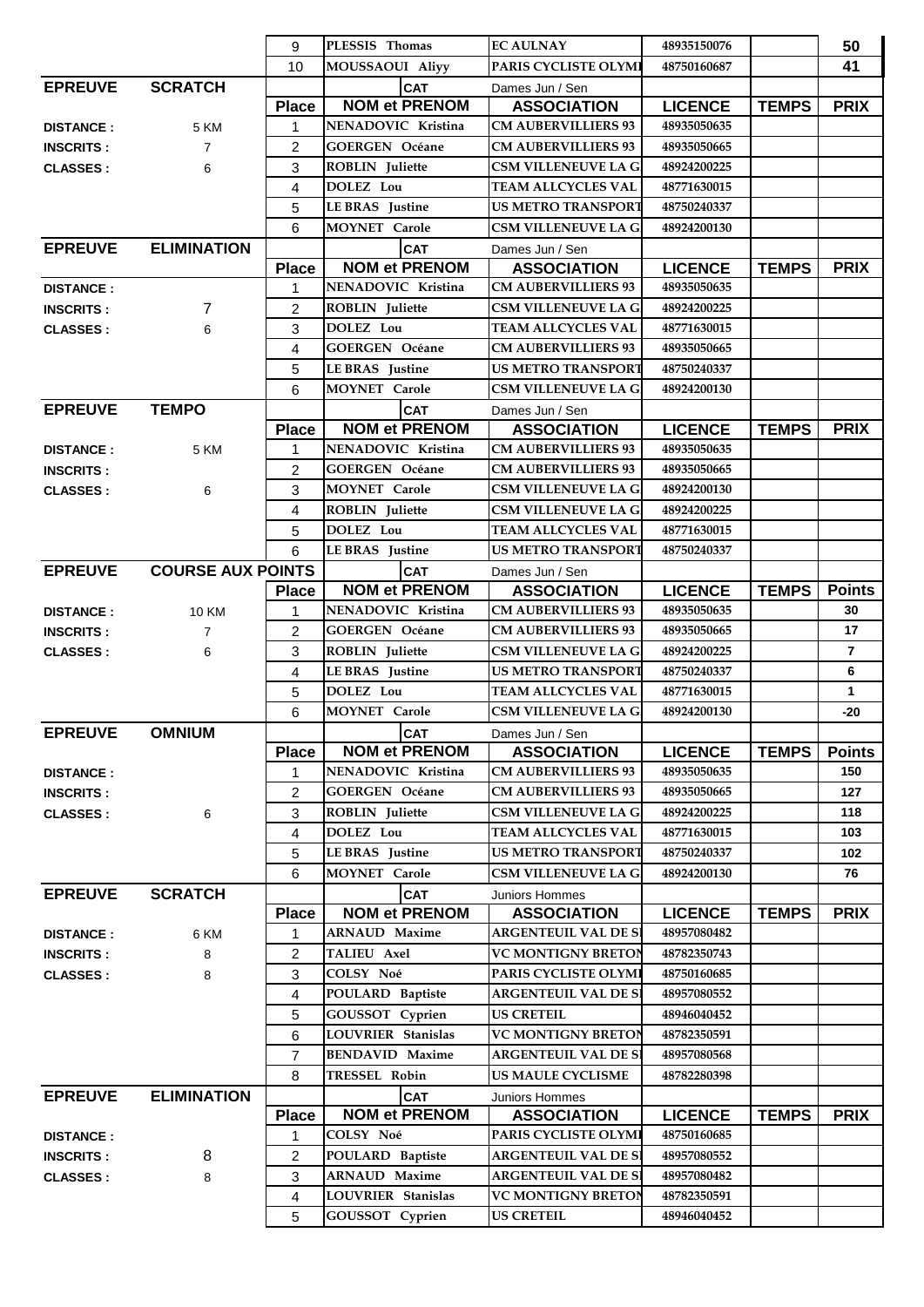|                  |                          | 6              | <b>TALIEU Axel</b>        | <b>VC MONTIGNY BRETON</b>   | 48782350743    |              |                 |
|------------------|--------------------------|----------------|---------------------------|-----------------------------|----------------|--------------|-----------------|
|                  |                          | $\overline{7}$ | <b>BENDAVID Maxime</b>    | <b>ARGENTEUIL VAL DE SI</b> | 48957080568    |              |                 |
|                  |                          | 8              | TRESSEL Robin             | <b>US MAULE CYCLISME</b>    | 48782280398    |              |                 |
| <b>EPREUVE</b>   | <b>TEMPO</b>             |                | <b>CAT</b>                | Juniors Hommes              |                |              |                 |
|                  |                          | <b>Place</b>   | <b>NOM et PRENOM</b>      | <b>ASSOCIATION</b>          | <b>LICENCE</b> | <b>TEMPS</b> | <b>PRIX</b>     |
| <b>DISTANCE:</b> | 5 KM                     | $\mathbf{1}$   | <b>LOUVRIER Stanislas</b> | <b>VC MONTIGNY BRETON</b>   | 48782350591    |              |                 |
| <b>INSCRITS:</b> |                          | 2              | COLSY Noé                 | PARIS CYCLISTE OLYMI        | 48750160685    |              |                 |
| <b>CLASSES:</b>  | 8                        | 3              | <b>BENDAVID Maxime</b>    | <b>ARGENTEUIL VAL DE SI</b> | 48957080568    |              |                 |
|                  |                          | $\overline{4}$ | POULARD Baptiste          | <b>ARGENTEUIL VAL DE SI</b> | 48957080552    |              |                 |
|                  |                          | 5              | <b>TALIEU Axel</b>        | <b>VC MONTIGNY BRETON</b>   | 48782350743    |              |                 |
|                  |                          | 6              | <b>ARNAUD Maxime</b>      | <b>ARGENTEUIL VAL DE SI</b> | 48957080482    |              |                 |
|                  |                          | $\overline{7}$ | GOUSSOT Cyprien           | <b>US CRETEIL</b>           | 48946040452    |              |                 |
|                  |                          | 8              | TRESSEL Robin             | <b>US MAULE CYCLISME</b>    | 48782280398    |              |                 |
| <b>EPREUVE</b>   | <b>COURSE AUX POINTS</b> |                | <b>CAT</b>                | Juniors Hommes              |                |              |                 |
|                  |                          | <b>Place</b>   | <b>NOM et PRENOM</b>      | <b>ASSOCIATION</b>          | <b>LICENCE</b> | <b>TEMPS</b> | <b>Points</b>   |
| <b>DISTANCE:</b> | 12,5 KM                  | 1              | LOUVRIER Stanislas        | <b>VC MONTIGNY BRETON</b>   | 48782350591    |              | 14              |
| <b>INSCRITS:</b> |                          | $\overline{2}$ | POULARD Baptiste          | <b>ARGENTEUIL VAL DE SI</b> | 48957080552    |              | 10              |
| <b>CLASSES:</b>  | 8                        | 3              | COLSY Noé                 | PARIS CYCLISTE OLYMI        | 48750160685    |              | 10 <sup>1</sup> |
|                  |                          | 4              | <b>BENDAVID Maxime</b>    | <b>ARGENTEUIL VAL DE SI</b> | 48957080568    |              | 6               |
|                  |                          | 5              | <b>ARNAUD Maxime</b>      | <b>ARGENTEUIL VAL DE SI</b> | 48957080482    |              | 3               |
|                  |                          | 6              | TALIEU Axel               | <b>VC MONTIGNY BRETON</b>   | 48782350743    |              |                 |
|                  |                          | 7              | GOUSSOT Cyprien           | <b>US CRETEIL</b>           | 48946040452    |              | -20             |
|                  |                          | 8              | TRESSEL Robin             | <b>US MAULE CYCLISME</b>    | 48782280398    |              | -20             |
| <b>EPREUVE</b>   | <b>OMNIUM</b>            |                | <b>CAT</b>                | <b>Juniors Hommes</b>       |                |              |                 |
|                  |                          | <b>Place</b>   | <b>NOM et PRENOM</b>      | <b>ASSOCIATION</b>          | <b>LICENCE</b> | <b>TEMPS</b> | <b>Points</b>   |
| <b>DISTANCE:</b> |                          | 1              | COLSY Noé                 | PARIS CYCLISTE OLYMI        | 48750160685    |              | 124             |
| <b>INSCRITS:</b> | 8                        | $\overline{2}$ | LOUVRIER Stanislas        | <b>VC MONTIGNY BRETON</b>   | 48782350591    |              | 118             |
| <b>CLASSES:</b>  | 8                        | 3              | POULARD Baptiste          | <b>ARGENTEUIL VAL DE SI</b> | 48957080552    |              | 116             |
|                  |                          | $\overline{4}$ | <b>ARNAUD Maxime</b>      | <b>ARGENTEUIL VAL DE SI</b> | 48957080482    |              | 109             |
|                  |                          | 5              | <b>BENDAVID Maxime</b>    | <b>ARGENTEUIL VAL DE SI</b> | 48957080568    |              | 100             |
|                  |                          | 6              | <b>TALIEU Axel</b>        | <b>VC MONTIGNY BRETON</b>   | 48782350743    |              | 99              |
|                  |                          | $\overline{7}$ | GOUSSOT Cyprien           | <b>US CRETEIL</b>           | 48946040452    |              | 72              |
|                  |                          | 8              | TRESSEL Robin             | <b>US MAULE CYCLISME</b>    | 48782280398    |              | 58              |
| <b>EPREUVE</b>   | <b>SCRATCH</b>           |                | <b>CAT</b>                | Sen 123 Deptx               |                |              |                 |
|                  |                          | <b>Place</b>   | <b>NOM et PRENOM</b>      | <b>ASSOCIATION</b>          | <b>LICENCE</b> | <b>TEMPS</b> | <b>PRIX</b>     |
| <b>DISTANCE:</b> | 6 KM                     | 1              | <b>MACE Marius</b>        | PARIS CYCLISTE OLYMI        | 48750160735    |              |                 |
| <b>INSCRITS:</b> | 11                       | 2              | <b>DIDIER</b> Baptiste    | PARIS CYCLISTE OLYMI        | 48750160427    |              |                 |
| <b>CLASSES:</b>  | 11                       | 3              | EVENOT Killian            | <b>AVENIR DU VAL DE MA</b>  | 48946090016    |              |                 |
|                  |                          | 4              | PARADELA Thomas           | AV THIAIS                   | 48946270311    |              |                 |
|                  |                          | 5              | LUTAJ ETIENNE             | PARISIS A.C. 95             | 48957140650    |              |                 |
|                  |                          | 6              | <b>BOIRE</b> Freddy       | <b>EC VELIZY 78</b>         | 48782160120    |              |                 |
|                  |                          | $\overline{7}$ | PEUVRIER Olivier          | <b>EC VELIZY 78</b>         | 48782160015    |              |                 |
|                  |                          | 8              | MICHAELI Andre            | <b>EC VELIZY 78</b>         | 48782160102    |              |                 |
|                  |                          | 9              | <b>MENDES</b> Dominique   | <b>VC MONTIGNY BRETON</b>   | 48782350590    |              |                 |
|                  |                          | 10             | <b>BELBACHIR MEHDI</b>    | <b>US CRETEIL</b>           | 48946040479    |              |                 |
|                  |                          | 11             | COQUILLAUD Bruno          | <b>EC VELIZY 78</b>         | 48782160095    |              |                 |
| <b>EPREUVE</b>   | <b>ELIMINATION</b>       |                | <b>CAT</b>                | Sen 123 Deptx               |                |              |                 |
|                  |                          | <b>Place</b>   | <b>NOM et PRENOM</b>      | <b>ASSOCIATION</b>          | <b>LICENCE</b> | <b>TEMPS</b> | <b>PRIX</b>     |
| <b>DISTANCE:</b> |                          | $\mathbf{1}$   | <b>MACE Marius</b>        | PARIS CYCLISTE OLYMI        | 48750160735    |              |                 |
| <b>INSCRITS:</b> | 11                       | 2              | <b>DIDIER</b> Baptiste    | PARIS CYCLISTE OLYMI        | 48750160427    |              |                 |
| <b>CLASSES:</b>  | 11                       | 3              | EVENOT Killian            | AVENIR DU VAL DE MA         | 48946090016    |              |                 |
|                  |                          | 4              | PARADELA Thomas           | <b>AV THIAIS</b>            | 48946270311    |              |                 |
|                  |                          | 5              | PEUVRIER Olivier          | <b>EC VELIZY 78</b>         | 48782160015    |              |                 |
|                  |                          | 6              | LUTAJ ETIENNE             | PARISIS A.C. 95             | 48957140650    |              |                 |
|                  |                          | $\overline{7}$ | MICHAELI Andre            | <b>EC VELIZY 78</b>         | 48782160102    |              |                 |
|                  |                          | 8              | COQUILLAUD Bruno          | <b>EC VELIZY 78</b>         | 48782160095    |              |                 |
|                  |                          | 9              | <b>MENDES</b> Dominique   | <b>VC MONTIGNY BRETON</b>   | 48782350590    |              |                 |
|                  |                          | 10             | <b>BOIRE</b> Freddy       | <b>EC VELIZY 78</b>         | 48782160120    |              |                 |
|                  |                          | 11             | <b>BELBACHIR MEHDI</b>    | <b>US CRETEIL</b>           | 48946040479    |              |                 |
|                  |                          |                |                           |                             |                |              |                 |